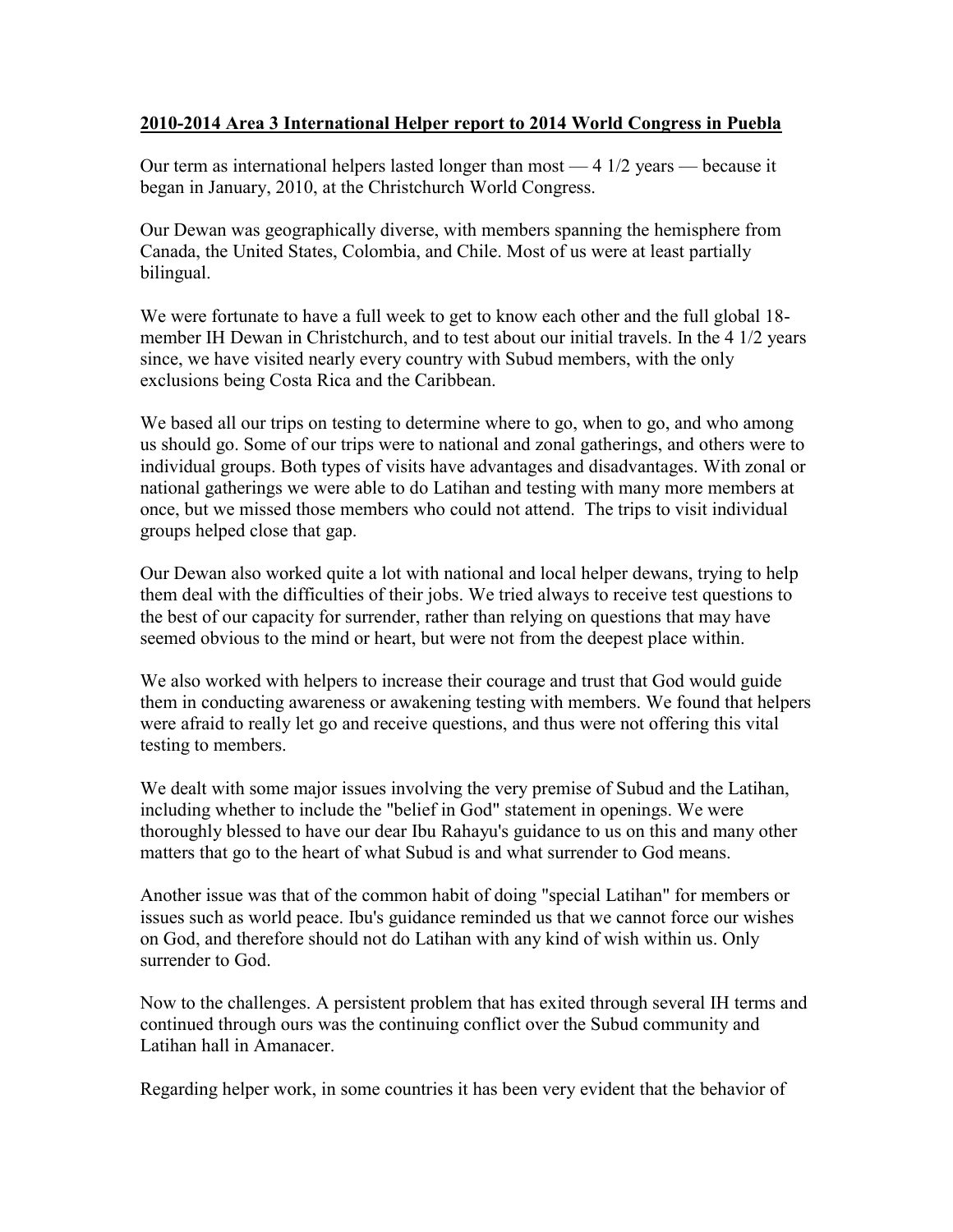helpers can have a detrimental effect on the growth and development of Subud.

It will not be news to anyone that when there is disharmony in the helpers' dewan, the negativity has a ripple effect on the members. We knew the best chance to make our visits worthwhile, God willing, was to work with helpers, so that they could see how they could fulfill their responsibilities better. We know that a quick visit from IHs does not change anything in the long run if the local helpers are not able to function well in their roles when the visit is over.

Some countries have been isolated from the rest of the Subud world, particularly Cuba. For decades, the latihan has not been allowed to flourish and grow. Members could not visit each other much if they lived more than a few miles from each other. And yet Subud survived, despite the pressures of communism, poverty, spiritism, etc. But when we are separated from the mainstream of Subud, sometimes helpers lose track of the practice of latihan that Bapak brought to us, and they develop ways and habits of their own that seem out-of-place. It was not uncommon for us to go to Latihan (and not just in Cuba), and find there is no quiet period, or that helpers say prayers and incantations before or after the latihan, rather than simply "begin" and "finish," helpers who mix with other practices, helpers who keep their eyes open, helpers who never receive anything at all.

One difficulty within Area three is caused at least in part by the geographical distances involved. To communicate between North America and South America on a regular basis is not easy. Phone conferences are plagued by interfering noise so that we have trouble understanding what each other is saying, thus it is hard for us to feel as connected as a dewan as we might like. Monetary constraints also impact this situation. Airfares from South America are significantly more expensive than those from North America. However, it is testing which tells us where we need to visit and who should do the visiting. Therefore some IH's from North America did get to travel in South America and vice versa.

We see for example that the Area Two IH's live relatively close to one another and are therefore able to stay in contact with each other, and even meet on a regular basis. Thus that dewan feels very connected and solid. In Area 3, we felt a bit fragmented. We hope that this communication situation can be improved upon by the next dewan.

On a brighter note, overall we feel that the Latihan is alive and well, despite reduced numbers of members in some countries and some contentious issues. The core members doing Latihan have deep sincerity, surrender and faith in God, and in most places we visited, we felt the Latihan strong and deep.

We were fortunate during our term to work very closely with the 2014 world congress organizing team in Puebla, chaired by Fernando Fatah. His and the team's sincerity and total dedication to organizing a beautiful world congress for their brothers and sisters was a joy to witness, support and participate in. We were truly blessed to be along for the ride!